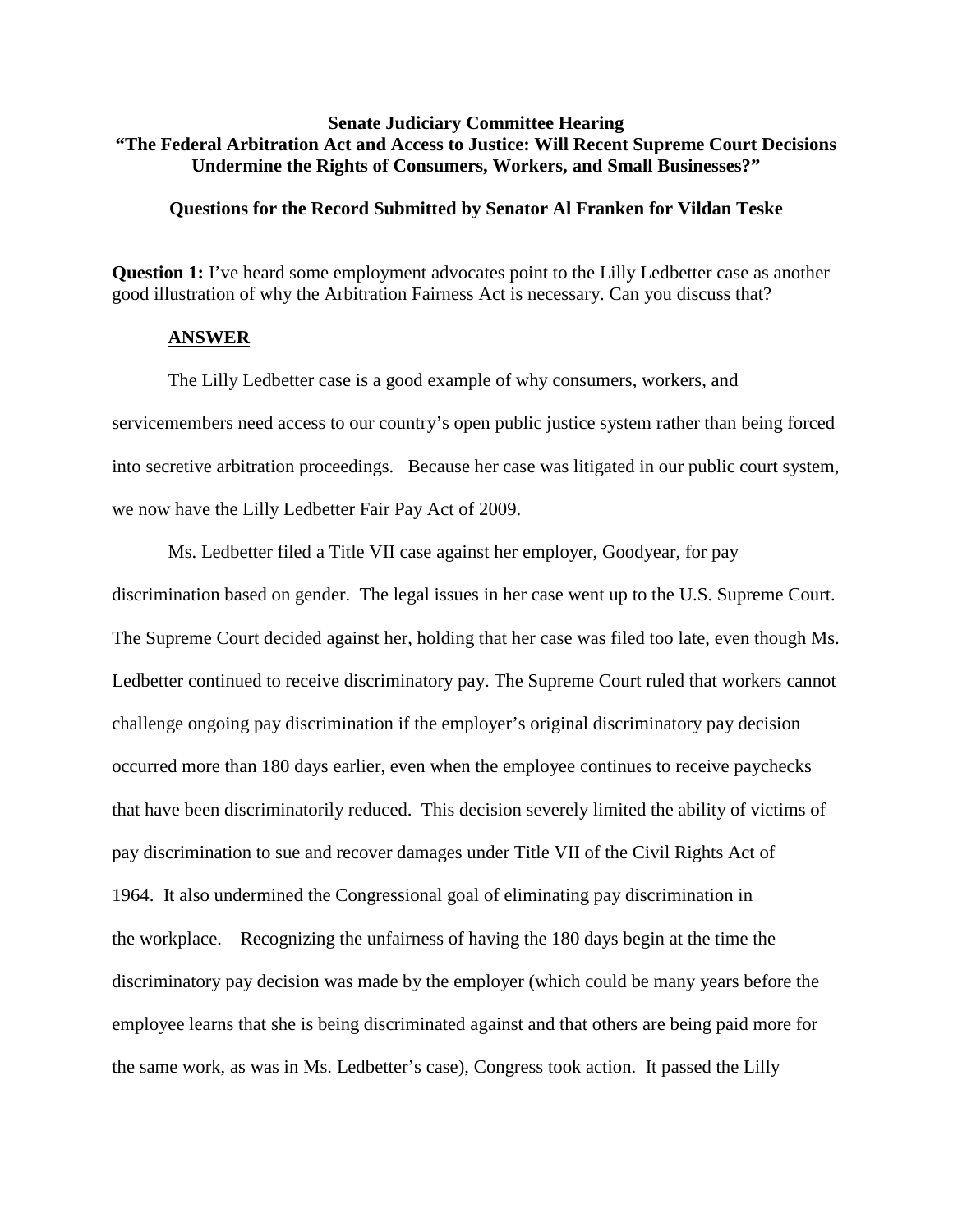Ledbetter Fair Pay Act which made clear that the statute of limitations clock is reset with each paycheck that is the result of discriminatory pay decision.

Had Ms. Ledbetter's employment contract contained a forced arbitration clause, the outcome would have been very different. Her case would have been forced into private arbitration and the public would not have known about the discrimination and the legal issues involved in her case. Nor would Congress have become aware of the unfairness of applying the statute of limitations in the way it was in her case. Employers that chose to discriminate in pay could have continued to do so because the employee's ability to challenge the practice would be foreclosed by an unfair application of the statute of limitations. We might have had many Lilly Ledbetters, i.e. victims of discrimination based on gender, race, age, disability, or religion, but the public, and Congress, would not have known about it. Our country would not have had the public discourse regarding this very important issue and we would not have had the resulting legislation. Simply put, forced arbitration keeps illegal practices from coming to light.

\*\*\*

**Question 2:** Some people have argued that limiting class actions – as *Concepcion* did – is a good thing because class actions benefit plaintiffs' lawyers and nobody else. Can you respond to that argument and talk about the value of class actions?

#### **ANSWER**

When individuals are forced into arbitration and their rights to bring class actions is cut off, the corporate wrongdoer benefits. Class actions are often the only way that American servicemembers, consumers, small business owners and workers can hold corporations accountable for wrongdoing. When facing powerful and well-funded corporate defendants engaged in reckless and corrupt behavior, class actions level the playing field by allowing injured Americans to bring their claims by banding together. This is especially important when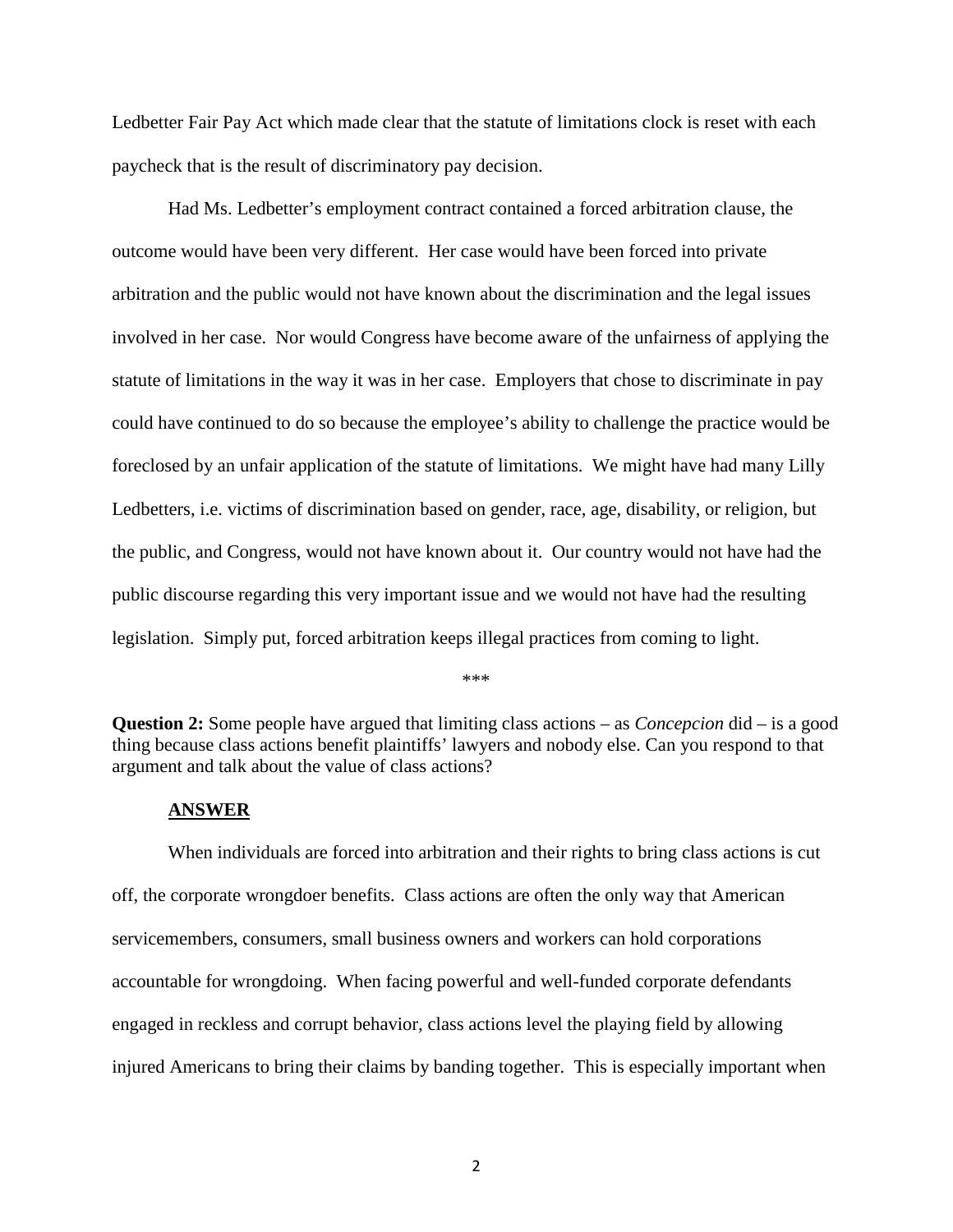it is economically infeasible to bring a case as an individual action. Class actions give persons who are injured in the same manner by the same defendant the ability to hold the wrongdoers accountable.

Class actions are an efficient mechanism to deal with what would otherwise be a large number of small and repetitive cases with the same facts and the same law. Through class certification, courts can consolidate similar cases, conserving judicial resources.

Our court system has in place a number of tools to ensure class actions are litigated in a manner fair to both plaintiff class members and to the defendant(s). Federal Rule of Civil Procedure 23 (and its state law counterparts) governs the procedures to be followed in class actions and provides important safeguards whenever a case is litigated as a class action. Not only is there a high bar for which cases are certified as a class action, but there is also a stringent body of law requiring any class action settlement be reasonable and fair to the class members. All class settlements must be approved by the court after meticulous review of the settlement agreement's terms and, most importantly, the benefits to the class members, Furthermore, most class cases are litigated on a contingency fee system. The attorneys representing the plaintiff class members only get paid if they provide a benefit to the class members and only after the court has carefully reviewed and approved any fees.

If any class member feels a settlement is unfair, or the attorney fees being sought are unmerited, they can object to the settlement and ask the judge not to approve it. After the judge approves the settlement (and any counsel fees), any interested party can appeal that order. In other words, our public system of civil justice along with the body of class action law that has developed over the last five decades, provides the tools to ensure the class action process is fair and just.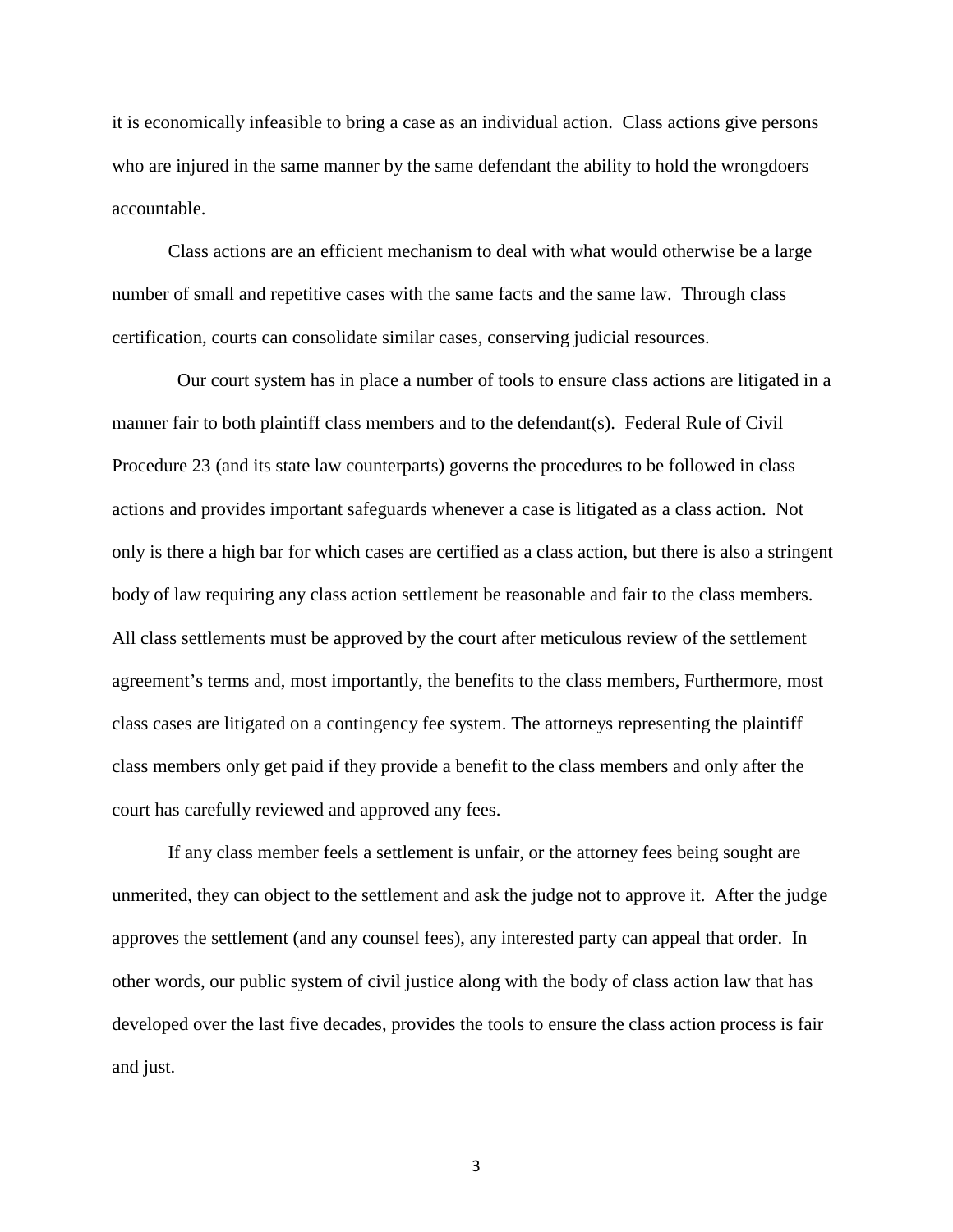Indeed, class actions have a proud history and have played a central role in some of the most pivotal moments in our nation's social justice trajectory. Perhaps the crowning achievement of class actions lies with *Brown v. Board of Education*, the U.S. Supreme Court's seminal case outlawing racial segregation. Class action litigation has, likewise, borne positive results in the form of safer consumer products, such as automobiles, children's toys and pharmaceuticals; safer workplaces; ending discrimination in the workplace based on race, gender, religion, disability and age. The argument that only plaintiffs' lawyers benefit from class actions defies logic given the reality that, in the last half century, the everyday lives of Americans have vastly improved thanks to class action litigation.

Class actions have also uncovered a number of consumer financial frauds that would have continued if left unchallenged - like charging illegal interest fees, adding on bogus fees and charges to accounts, and siphoning illegal, albeit relatively small, amounts of money from millions of consumers. Also, unlike in a forced private arbitration, a class action allows a plaintiff to ask for injunctive relief to stop a defendant from continuing its illegal practices or policies so that other consumers, servicemembers, workers, and small businesses will not have their rights violated in the future. In my own practice, my colleagues and I have been able to recover millions of dollars for consumers and servicemembers in class actions that exposed and stopped illegal and fraudulent practices. It is almost certain that, had we not taken on those cases, the many class members we represented would not have obtained any redress absent the class action procedure. Had those cases been forced into private, individual arbitrations, only a very small percentage of those that had been victimized by the illegal practice would have been able to receive any relief.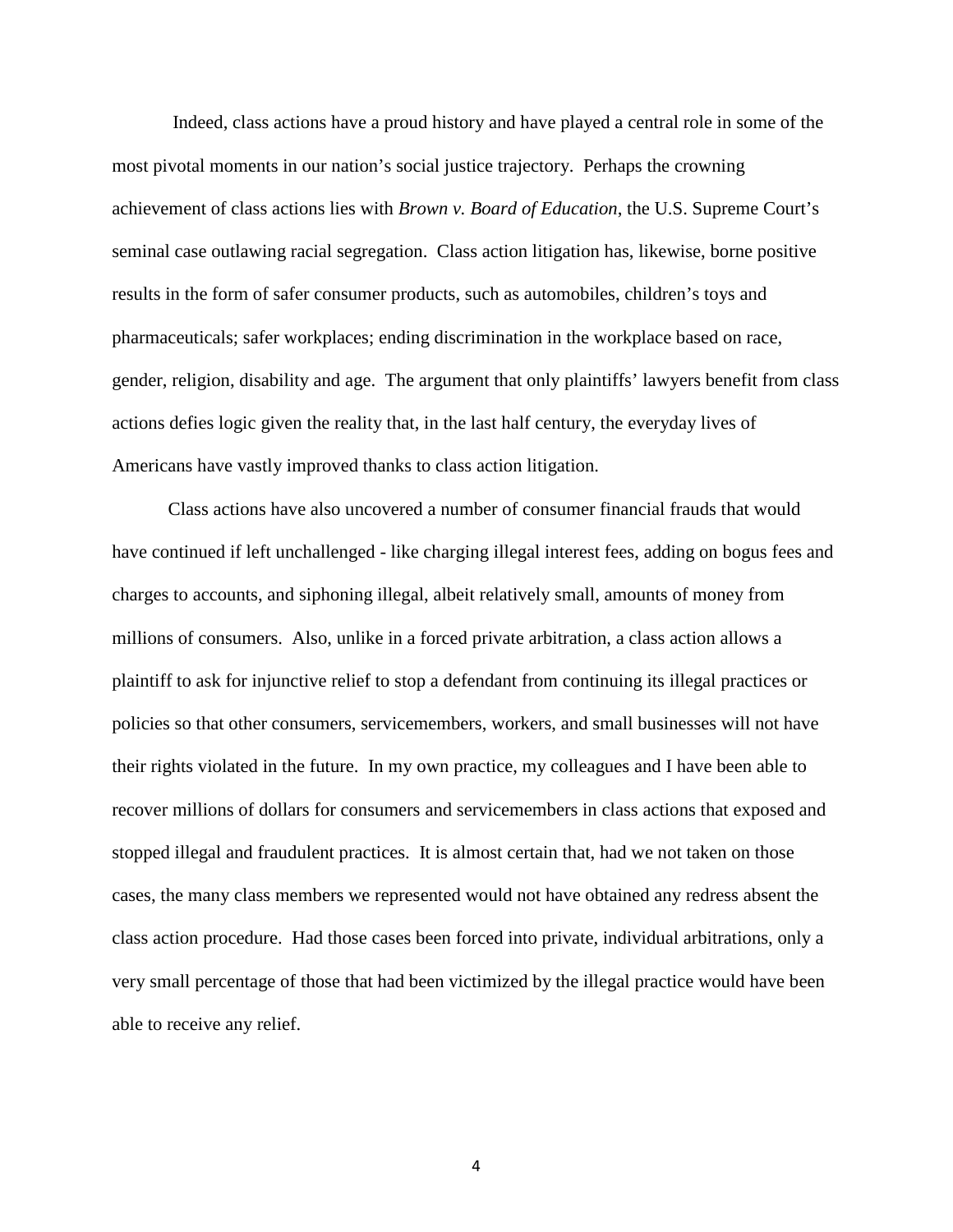In conclusion, as a result of *Concepcion*, forced arbitration clauses that ban collective or class actions have an enormously negative impact on servicemembers, consumers, small business owners and workers whose claims can be small individually, but large in the aggregate and for whom it is not economically possible to file a claim on an individual basis in any forum*,*  arbitration or court. The result is that corporations that choose to break the law are immune and are never held accountable in any forum.

\*\*\*

**Question 3:** You testified that mandatory, pre-dispute arbitration clauses and class actions allow corporations to get away with illegal and abusive practices perpetrated against service members. Please explain the impact that these practices have on service members' finances, readiness, rankings, and careers.

## **ANSWER**

Mandatory, pre-dispute arbitration clauses and class action bans in consumer contracts give corporate wrongdoers a get out of jail free card when they break the laws that protect our country's servicemembers. Illegal conduct is much less likely to be challenged when such clauses are in servicemembers' consumer contracts. A servicemember should have the ability to bring a court action to represent not only himself, but also all the other servicemembers that were subjected to the same illegal conduct by the same defendant.

Illegal and abusive practices such as predatory and deceptive lending, wrongful foreclosures, illegal repossessions of servicemember vehicles, illegal fees and interest rates on servicemember loans, among other violations of the law, impact our servicemembers in a variety of negative ways. A servicemember that experiences financial difficulties, exacerbated further by illegal actions taken by creditors, faces the possibility of disciplinary action by his or her unit. Such disciplinary action can include letters of reprimand, non-judicial punishment, loss of